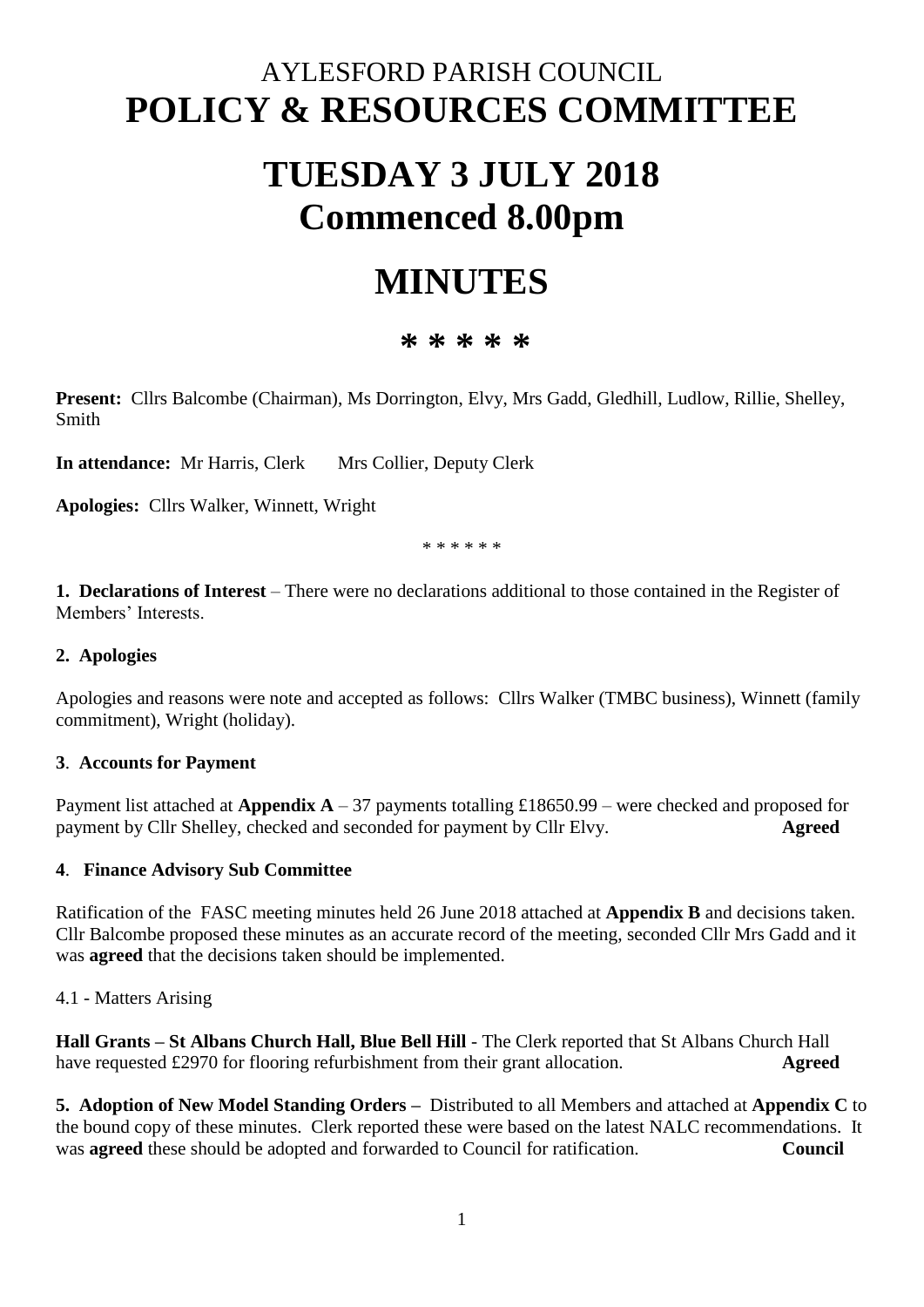#### **6. Request from Aylesford Scout Group relating to new Scout Hut**

The Clerk reported on his meeting with representatives of the Aylesford Scout Group. The Group appear to now be actively moving forward in respect of business and fund raising activities, including grant applications, the support of Tracey Crouch MP and have received formal planning permission from TMBC. Anticipated cost of the project is approximately £350,000. The Group have now made a formal request to the Parish Council for the following assistance:

- 1. Formal agreement to the lease of the land for a 99 year period at a peppercorn rent. Likely legal costs to be borne by the Parish Council - £1250. Parish Council solicitor has already been approached. **Agreed**
- 2. A grant of £25,000
- 3. An interest free loan of £25,000

Discussion took place on the items above. Members were fully supportive of the Scout Group's aims having agreed to the free lease of the land, meeting the legal costs of such lease, use of the recreation ground free of charge for their fun day. However they considered both the amounts requested were too excessive for the Council to agree. They further considered that they would wish to see more progress with other grant applications and fund raising which would confirm that the project will definitely proceed before reaching a decision on the amounts that could be offered as a grant and/or loan. **Clerk**

Cllr Ludlow volunteered to assist the Group with information regarding crowd funding and on-line fund raising if required. Clerk to forward Cllr Ludlow's details to the Group. **Clerk**

#### **7. 2018/19 Budget – Earmarked Reserves Funding Allocations**

The Clerk distributed to Members a paper on Earmarked Reserves for 2018-19 and Special Projects Programme – attached at **Appendix D** to the bound copy of these minutes.

Referring to the Special Projects Programme the Clerk stated that Member might wish to add the Eccles Traffic Management Scheme and a donation to the Aylesford Scout Group Hut project. Members **agreed**  unanimously to add Eccles Traffic Management Scheme and the programme as submitted.

Members further agreed that the three joint priorities should be: Eccles Traffic Management Scheme (speed limit reductions in Bull Lane); Aylesford Village Scheme (Village Square enhancement); Ferryfield Play Area Phase 1 (Replacement of existing wooden play equipment). The Committee also noted that ETMS and AVS were dependant on agreement of design and costings with other authorities which would have a major bearing on whether the projects can go ahead. FFPA Phase 1 is in the Parish Council's control but will take time to agree design and costings with a selected contractor.

The Clerk was authorised to pursue progress with these three projects with immediate effect. **Clerk**

It was further **agreed** to increase funding to the Play Surface Replacement Programme by £10,000 as there were likely to be increasing safety issues regarding surfacing on all play equipment sites around the Parish. **Clerk**